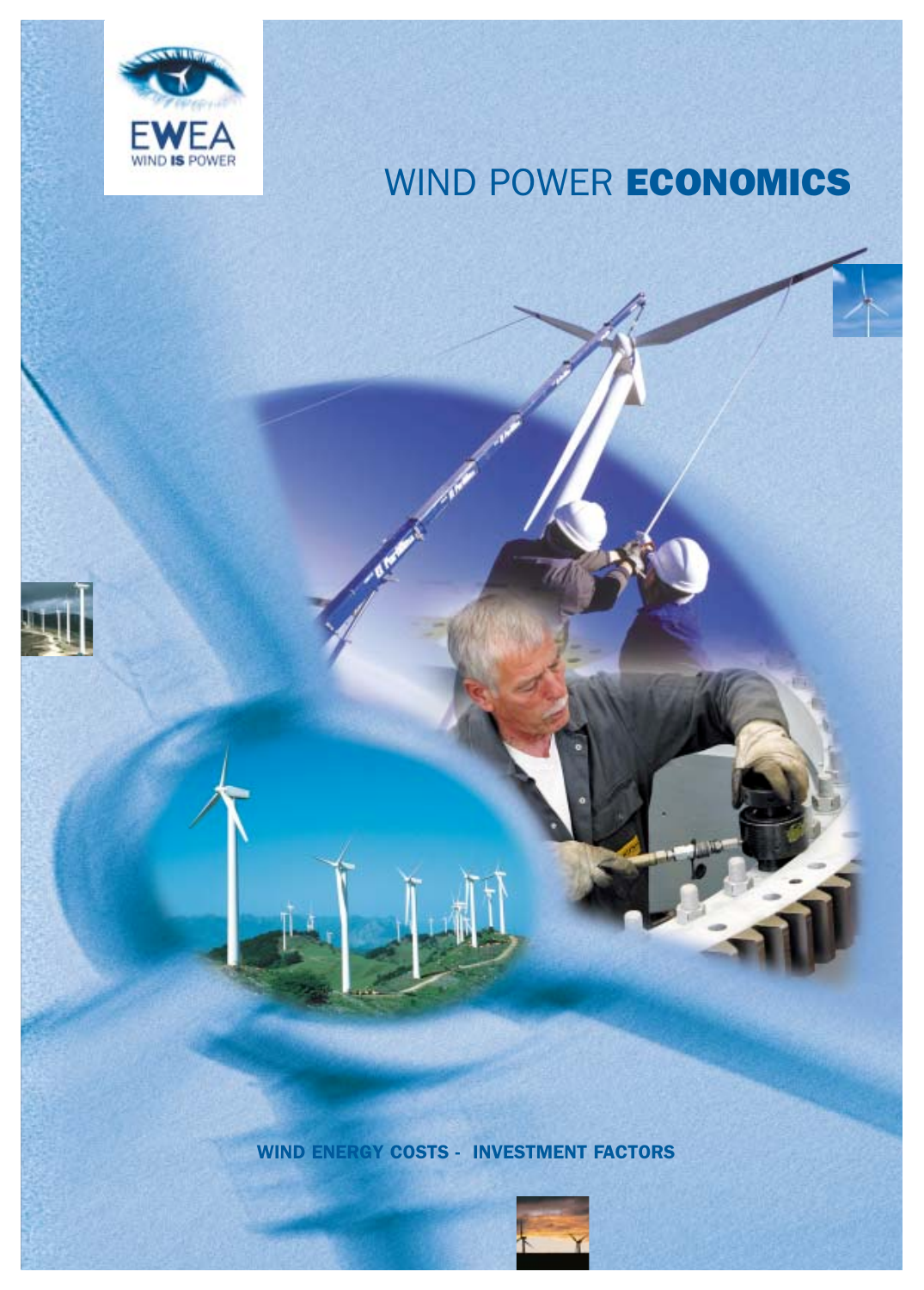

"Developing Europe's potential for using renewable energy will contribute to security of energy supply, reduce fuel imports and dependency, reduce greenhouse gas emissions, improve environmental protection, decouple economic growth from resource use, create jobs, and consolidate efforts towards a knowledge-based society"



- The share of renewable energy in the EU' Communication from the Commission to the Council and the European Parliament Brussels 26.5.2004





Costs illustrated for a turbine installed in a medium wind regime with a present day production cost of 5 to 6 c€/kWh.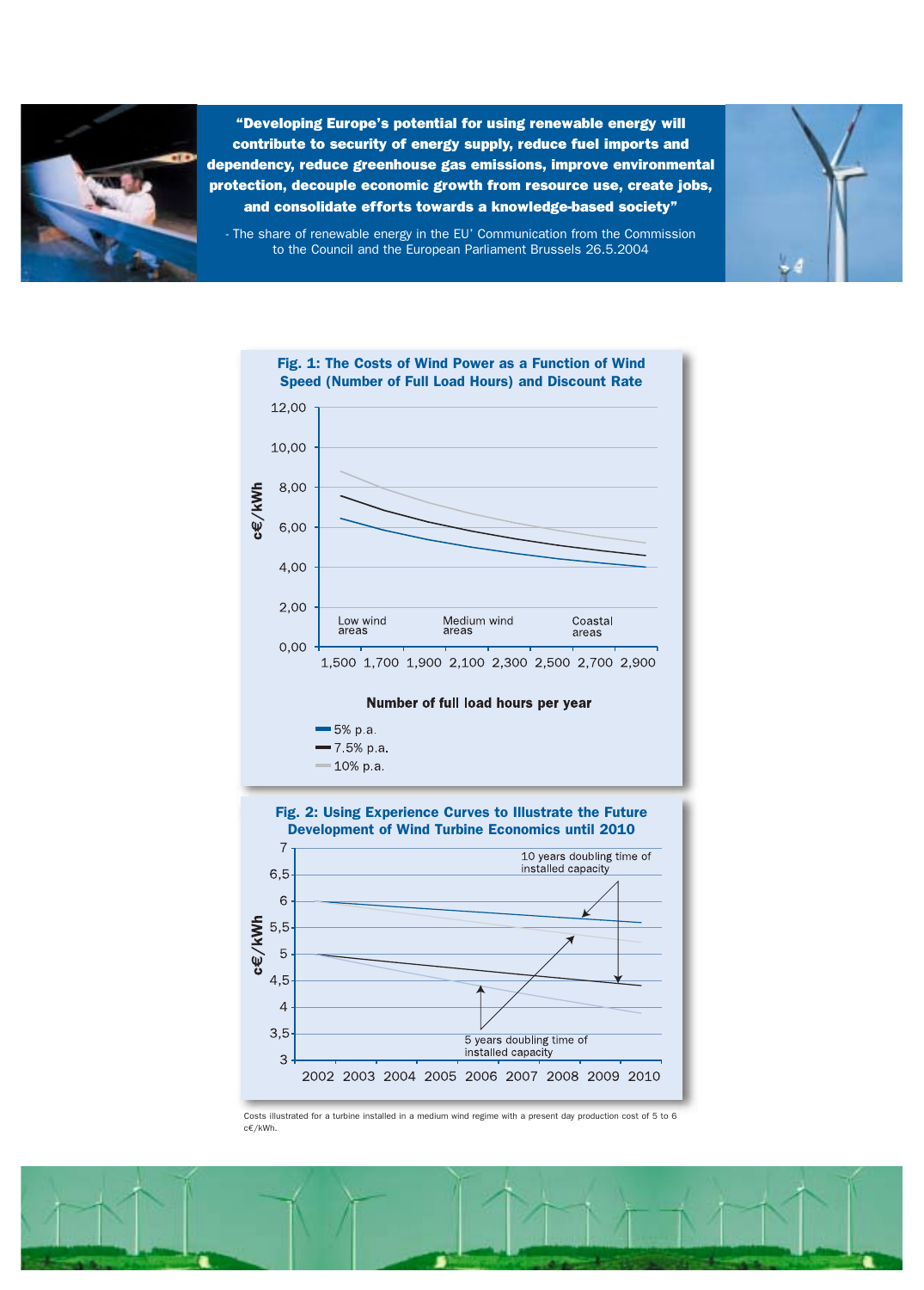"More installations exploiting wind power can help to plug the growing gap in European electricity supply and at the same time dovetail with the Lisbon Strategy providing the EU with high-tech world-class technology"

-Introduction to Wind Energy The Facts, DGTREN, European Commission, May 2004

For a new machine, O&M costs might have an average share over the lifetime of the turbine of about 20-25% of total levellised cost per kWh produced.

The main factors governing wind power economics are:

- Investment costs, including wind turbines, foundations and grid connection
- Operation and maintenance costs
- Electricity production/average wind speed
- Turbine lifetime
- Discount rate

Of these, the most important parameters are the wind turbines' electricity production and their investment costs. As electricity production is highly dependent on wind conditions, selecting the right site is critical to achieving economic viability.

## Three major trends have dominated the economics of grid connected wind turbines in recent years:

### • The turbines have grown larger and taller.

The average capacity of turbines installed in Germany and Denmark increased from approximately 200 kW in 1990 to almost 1.5 MW during 2002. Turbines in the 1.5 to 2.5 MW range have more than doubled their share of the global market - from 16.9% in 2001 to 35.3% in 2003.

### • Turbine efficiency has increased.

A mixture of taller turbines, improved components and better siting has resulted in an overall efficiency increase of 2 - 3% annually over the last 15 years.

### • Investment costs have decreased.

The average cost per kW of installed wind power capacity currently varies from 900  $\epsilon$ /kW to 1,150 €/kW. The turbine itself comprises about 80% of this total cost. The remainder is contributed by three main items - foundations, electrical installation, grid connection – and then other costs are land, road construction, consultancy and financing costs.



Reduction of costs by swept rotor area (kWh/m2) have declined by 30%, or around 3% per year from 1989-2001.

The other principal cost element in generating electricity from wind power is operation and maintenance (O&M). Obviously, there are no fuel costs. O&M costs include regular maintenance, repairs, insurance, spare parts and administration. Because not many machines are more than 20 years old, data is not always available, or comparable. For a new machine, O&M costs might have an average share over the lifetime of the turbine of about 20-25% of total levellised cost per kWh produced.

Manufacturers are aiming to shrink these costs significantly through development of new turbine designs requiring fewer regular service visits and therefore reduced downtime. The trend towards larger wind turbines also reduces O&M costs per kWh produced.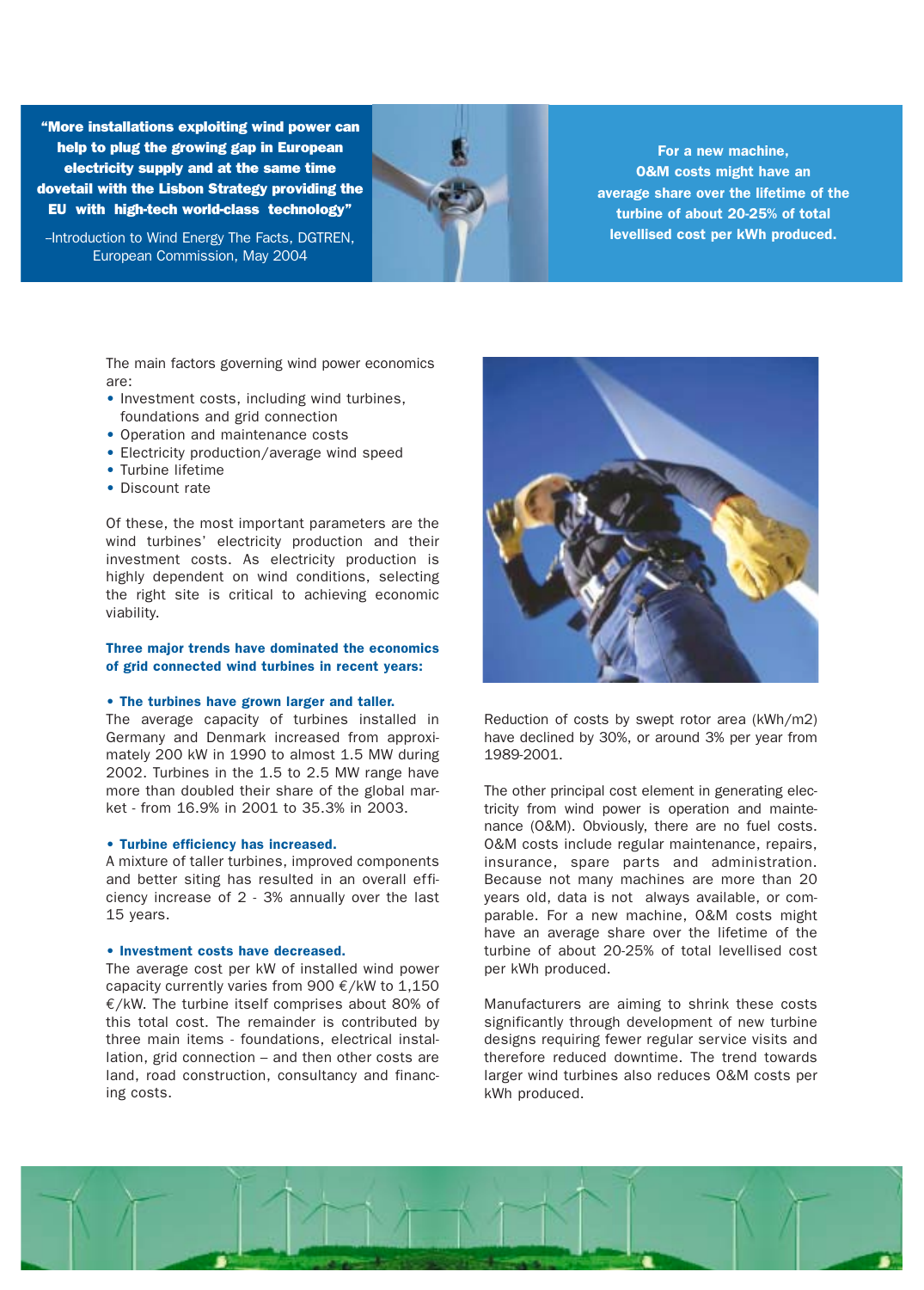

The cost of electricity generated by wind power (2003 calculations) ranges from approximately 4 - 5 **€**cents/kWh at sites with very good wind speeds to 6 - 8 **€**cents/kWh at sites with low wind speeds.



# Generating cost of wind power

When all these elements are considered together, the cost of electricity generated by wind power (2003 calculations) ranges from approximately 4  $-5$   $\epsilon$  cents/kWh at sites with very good wind speeds to 6 - 8 €cents/kWh at sites with low wind speeds. A good wind speed site is defined as a coastal location with an average wind speed of 6.9 metres per second (m/s) at a height of 50 m above ground level. Medium and low wind speed sites have average wind speeds of 6.3 and 5.4 m/s respectively. (fig. 2)

This cost calculation is based on the following assumptions:

• A new medium-sized wind turbine of 850 - 1,500 kW capacity

- Investment costs ranging from 900 to 1,100 €/kW
- O&M costs averaging 1.2 €cents/kWh over a lifetime of 20 years
- A discount rate of 7.5% per annum

The cost of capital, reflected in the discount or interest rate, is a particularly important factor. Like nuclear energy and hydropower, wind power is a capital intensive technology, with about 75% of total costs required as capital up front. For a natural gas plant, by comparison, the share is typically 40 - 60%. The economic performance of a wind power project is therefore highly dependent on the level of interest rates.



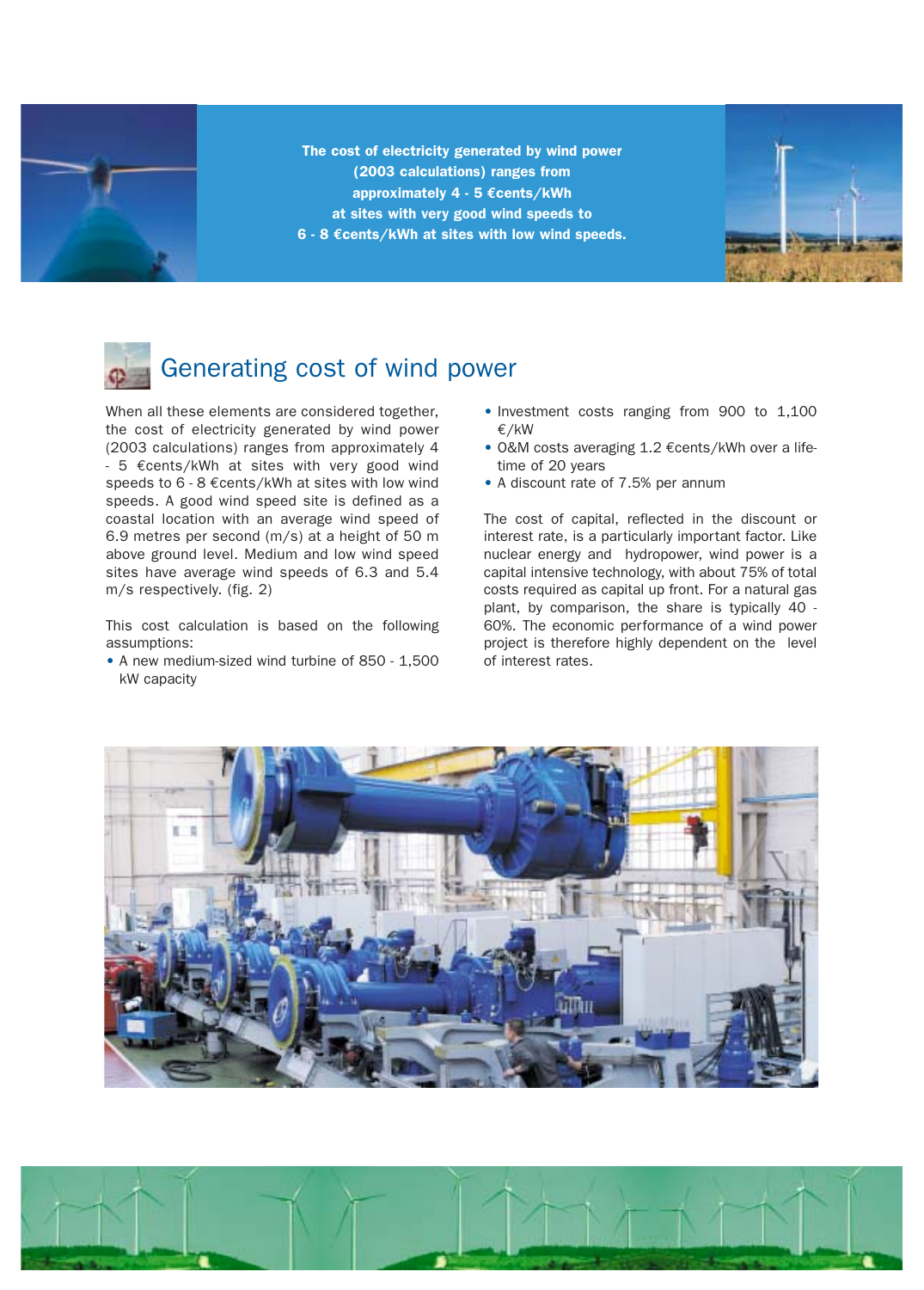

The trend towards larger wind turbines also reduces O&M costs per kWh produced.



When conventional power is substituted by wind power, the avoided cost depends on the degree to which wind power substitutes each of three components – fuel cost, O&M costs and capital



## Future development of costs

Power production costs of wind-generated electricity have fallen steadily as the technology has developed. The average cost for a coastal turbine has decreased from approximately 8.8 €cents/kWh (for a 95 kW turbine installed in the mid-1980s) to 4.1 €cents/kWh for a recent 1,000 kW machine A cost reduction of over 50% in the last 15 years has occurred for electricity from wind power.

As a rule of thumb, manufacturers expect the production cost of wind power to decline 3-5% for each new generation of wind turbines they add to their product portfolio.

Future cost reductions are a function of how the market grows. Looking forward, using analysis based on the "experience curve" method, it is anticipated that power production costs will continue to decrease. With a doubling of total installed capacity, the cost of production per kWh from new wind turbines will fall by between 9% and 17%.

Presently, the European market has doubled every three years. If, as Fig. 2 shows, the market takes 5, not 10 years to double, the cost would be 3.9-5.2 €cents/kWh instead of 4.4-5.6 €cents/ kWh. The EWEA target of 75GW installed in the EU by 2010 requires an annual growth rate of 16%, a doubling over 4.8 years.



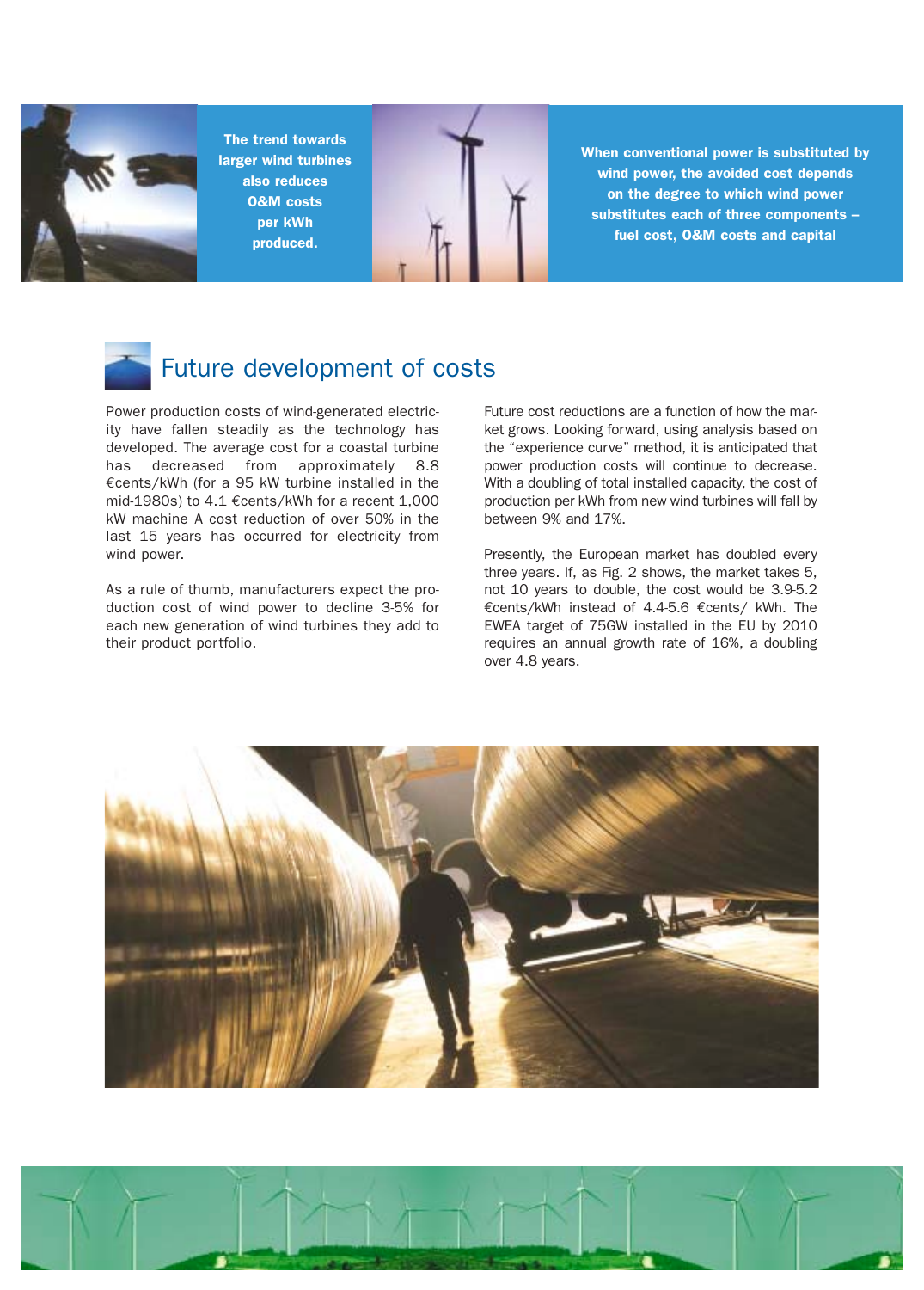

A cost reduction of over 50% in the last 15 years has occurred for electricity from wind power.



# External costs and subsidies

These calculations take no account of the environmental benefits to society of wind power or the "external costs" (the environmental and social costs not reflected in the market price) of conventional electricity generation.

A Commission-funded project - ExternE – estimates that the cost of producing electricity from coal or oil would double and the cost of electricity production from gas would increase by 30 %, if external costs, in the form of damage to the environment and health, were taken into account. The study further estimates that these costs amount to 1-2 % of EU GDP or between €85 billion and €170 billion, not including the cost of global warming and climate change.

If those environmental costs were levied on electricity generation according to their impact, many renewables, including wind power, would not need any support. If, at the same time, direct and indirect subsidies to fossil fuels and nuclear power were removed, the need to support renewable electricity generation would seriously diminish or cease to exist.

The total avoided external costs through the use of wind power amounted to nearly  $£1.8$  billion in 2000. By 2020, taking EWEA projections for wind energy to be generating 425 TWh/a, the level of avoided external costs would have risen to an annual €25 billion.



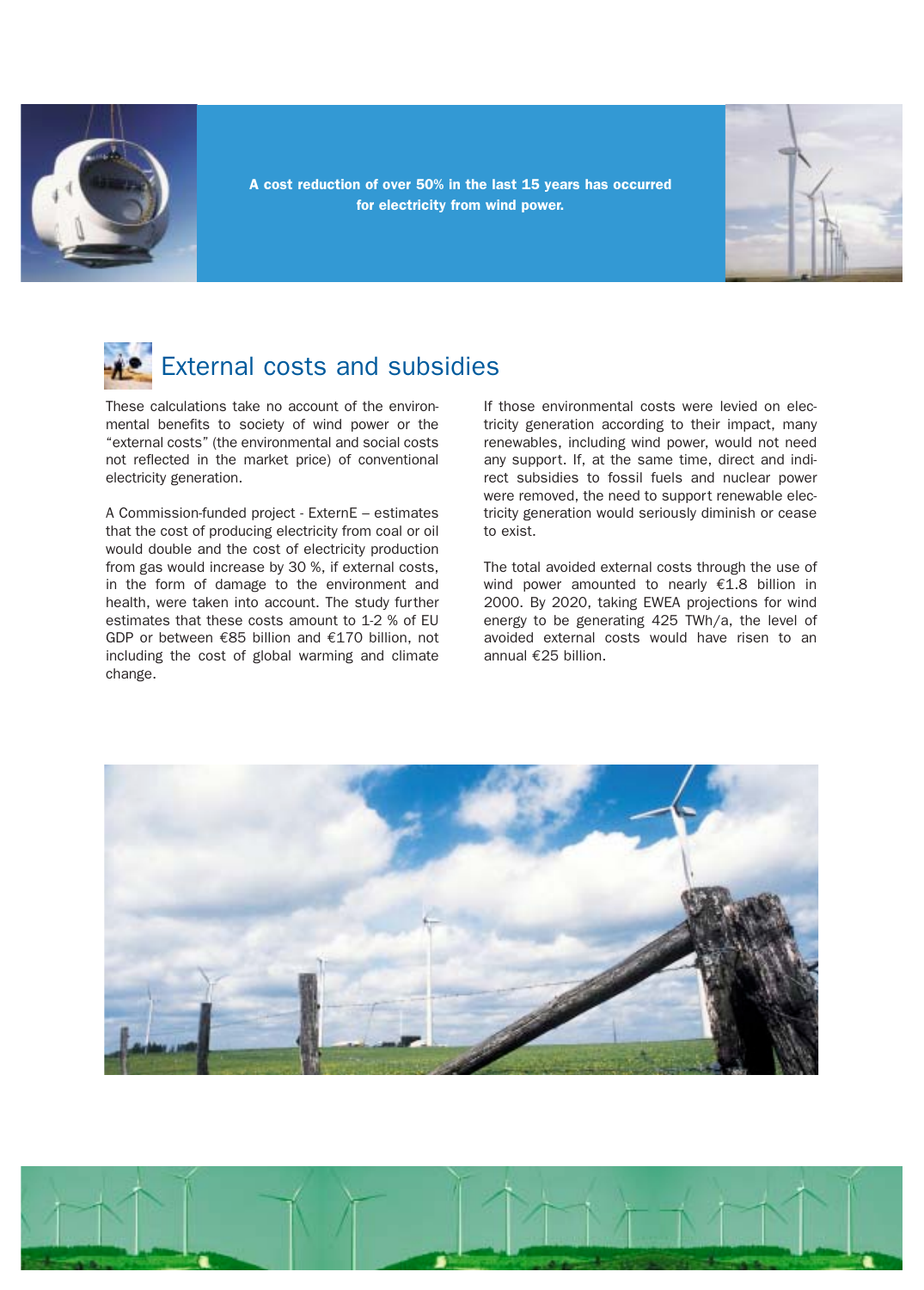As a rule of thumb, manufacturers expect the production cost of wind for each new generation of wind turbines they add power to decline 3-5% to their product portfolio



*" Climate change is not just an environmental, but an economic threat. Swiss Re, the world's largest re-insurer, has forecast that the insurance costs from rising sea levels, more severe droughts and other results from climate change will total £265 billion per year by 2010"*

UK Foreign Secretary, 28 October 2004, Launch of UK International Energy Strategy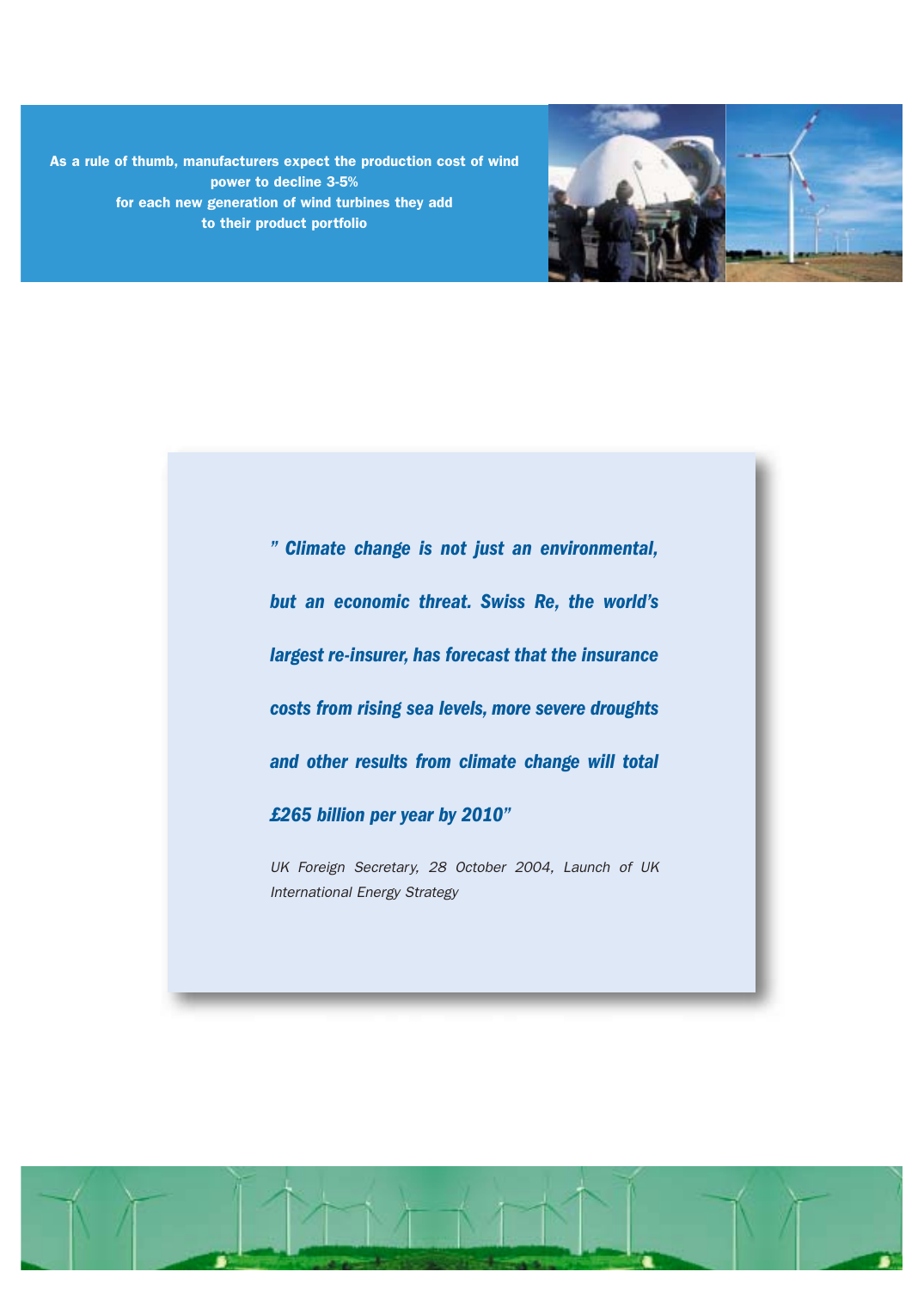

With a doubling of total installed capacity, the cost of production per kWh from new wind turbines will fall by between 9% and 17%.



## Avoided conventional energy costs

When conventional power is substituted by wind power, the avoided cost depends on the degree to which wind power substitutes each of three components – fuel cost, O&M costs and capital. It is generally accepted that implementing wind power avoids the full fuel cost and a considerable portion of the O&M costs of a displaced conventional power plant. The level of avoided capital costs depends on the extent to which wind power capacity can displace investments in new conventional power plants and is thus directly tied to the capacity credit of wind plant – the percentage of conventional capacity that a wind turbine can replace. 25% is considered to be a reasonable capacity credit for wind power when the volume of wind electricity in the grid is less than 10% of total electricity production.

The conventional power costs avoidable through use of wind electricity will vary from country to country. Fig. 4 shows the range, assuming that all conventional fuel and O&M costs are avoided and that wind power is assigned a capacity credit of 25%.

This shows that in Spain, for example, for each kWh of electricity generated by wind power which displaces a kWh of gas power, approximately 5.2 €cents/kWh are saved in gas fuel, O&M costs and displaced capital costs. Therefore, if a wind turbine could be installed in Spain at an average cost below 5.2 €cents/kWh, this would make wind power economically competitive in comparison with new gasfired plant.

The competitiveness of wind will depend on short term prediction, and specific conditions for budding into short-term forward and spot markets at the power exchange.

These calculations show that although wind power might be more expensive than conventional power today, it may nevertheless take up a significant share in investors' power plant portfolios as a hedge against volatile fossil fuel prices. The constancy of wind power costs justifies a relatively higher cost per kWh compared to the more risky future costs of conventional power due to volatile oil, coal and gas prices.



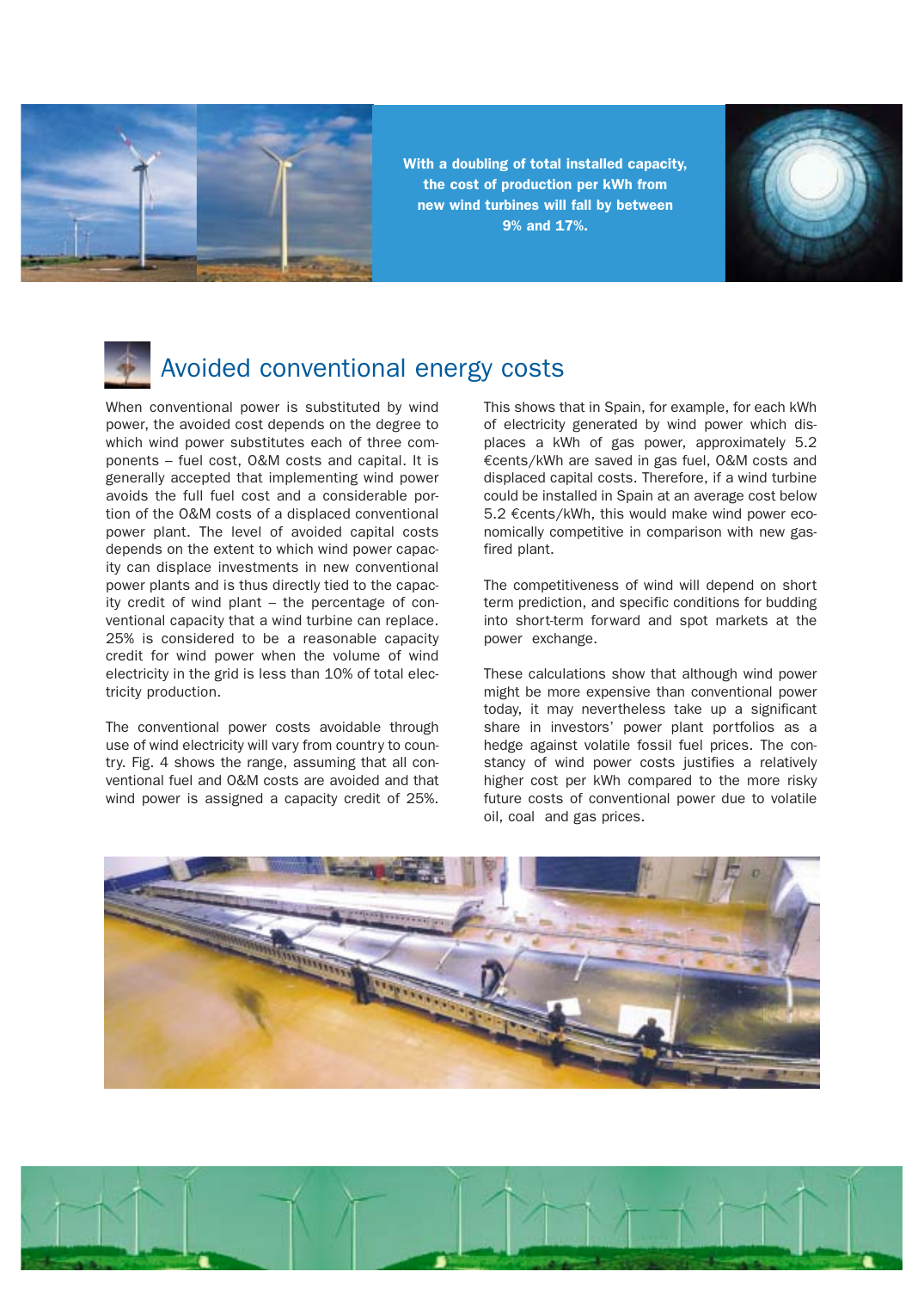The 2002 Europe-wide survey reported that renewable energy was the most popular area for further energyrelated research. 37% of respondents chose more renewable research compared with 7% for gas, 5% for nuclear fission and 3% for coal.



## Wind energy prices

The price paid for electricity generated by wind turbines varies from country to country, but is often based on payment of a premium above the market price aimed at reflecting the environmental benefits of the technology. A full explanation of these pricing mechanisms is given in the Fact Sheet "Wind Power Market Development".

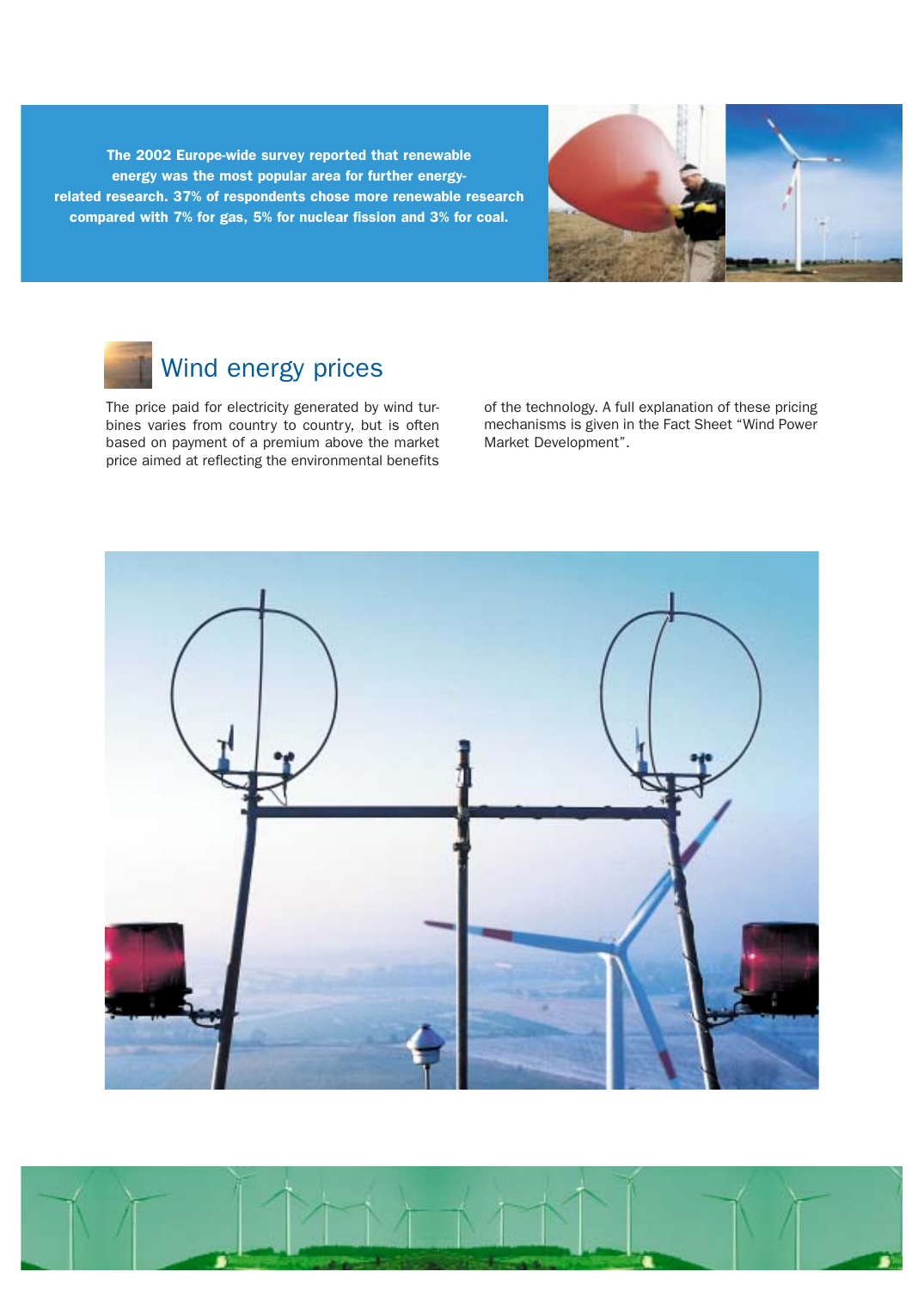"In order to achieve a 10 –20% part of the world-wide energy consumption provided by wind, major steps have to be taken...it is for this objective that there is a need for long-term R&D"



International Energy Agency





Continuing research and development work is needed if wind power is to continue to see reductions in its generation costs. Over the past two decades, R&D programmes have been a pre-condition for the successful development of the wind power industry. In its 2001 report "Long Term Research and Development Needs for Wind Energy, 2000 to 2020", the International Energy Agency asserted that: "Thanks in large part to successful R&D, the wind energy market is in a state of rapid development. R&D has been an essential activity in achieving cost and performance improvements in wind power generation. […]".

EU-funded research and development programmes such as those within the Fifth Framework Programme have given considerable impetus to the wind power industry over the last 15 years. The results of such programmes include the development of large MW-scale turbines, the first European wind atlas and support for demonstration projects such as the first offshore wind farm.

A principle objective of wind industry R&D is to meet the levels of wind penetration described in the EWEA scenario "Wind Force 12 – A Blueprint to Achieve 12% of the World's Electricity by 2020". To achieve this goal, the industry needs to:

- Continue making cost reductions
- Enable increased penetration of wind power
- Minimise environmental and social impacts

"In order to achieve  $a$  10 -20% part of the worldwide energy consumption provided by wind, major steps have to be taken […] it is for this objective that there is a need for long-term R&D". International Energy Agency

The 2002 Europe-wide survey "Energy, Issues, Options and Technologies", which interviewed 16,000 people across all 15 EU member states, reported that renewable energy was the most popular area for further energy-related research. 37% of respondents chose more renewable research compared with 7% for gas, 5% for nuclear fission and 3% for coal.

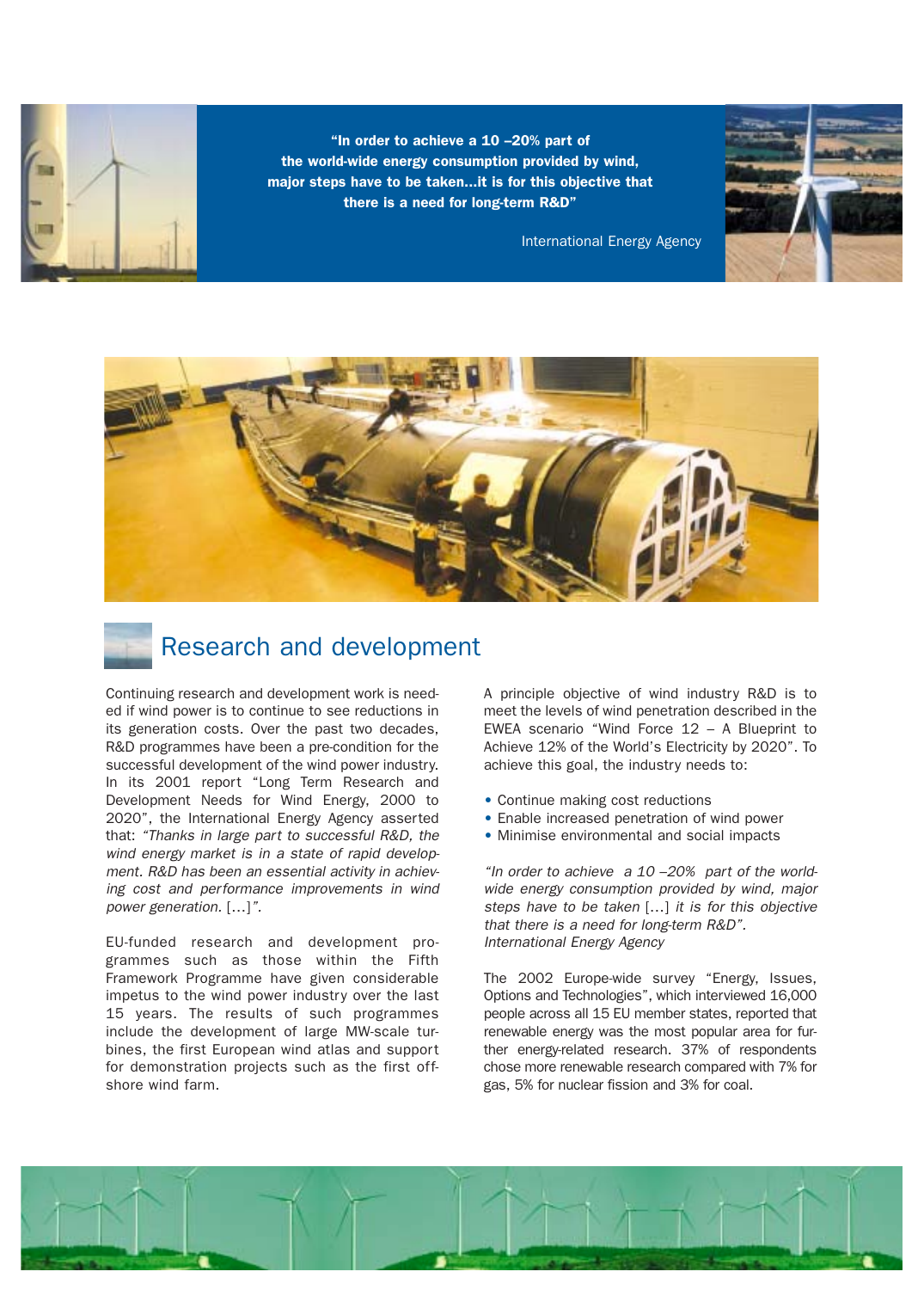

Reduction of costs by swept rotor area (kWh/m<sup>2</sup>) have declined by 30%, or around 3% per year from 1989-2001.